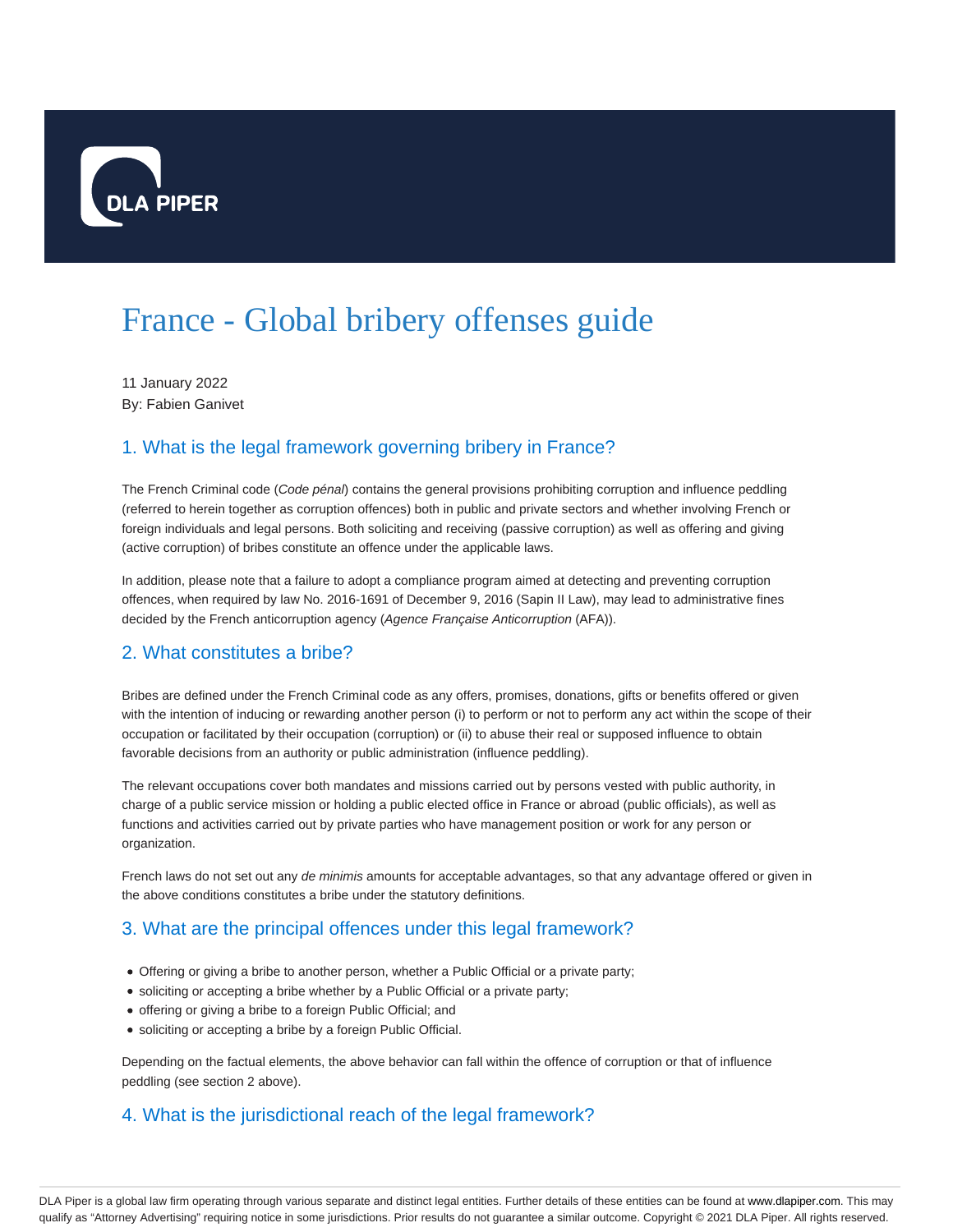For offences under French Criminal code French authorities may take jurisdiction where:

- at least one of the constitutive elements of an offence takes place in France; or
- the victim of a crime (crime) or a misdemeanor (délit) punishable by imprisonment, is of French nationality; or
- where a crime (crime) or misdemeanor (délit) is committed abroad by a person of French nationality, if the relevant behavior is punishable also in the country where it took place. This requirement of double-incrimination is not applicable to corruption offences involving foreign (not French) public officials. In such cases, even if the relevant behavior does not constitute an offence in the country where it took place, French authorities may take jurisdiction where the offender is a person of French nationality, habitual resident of France, or carries on all or part of their economic activity on French territory.

Finally, by way of a note, the Sapin II Law article 17's compliance program, referred to above, is required to be adopted by French companies or groups of companies (i) with at least 500 employees and (ii) having turnover or consolidated turnover of more than EUR100 million. These companies are required to deploy the compliance program throughout their subsidiaries and controlled companies, whether French or foreign, so that the AFA controls are international in scope.

#### 5. Who may be liable for bribery? (public officials, private individuals, legal entities etc.)

Private individuals, Public Officials and legal entities can be prosecuted for corruption and influence peddling under the French Criminal code.

For a legal entity to be held liable (i) the offence must have been committed by a body or representative of the legal entity (ii) on behalf of such entity.

#### 6. Can a parent company be liable for its subsidiary's involvement in bribery?

Criminal liability is personal under French law, so that, as a matter of principle, the parent company does not bear indirect liability for offences committed by its subsidiaries (with the exception where it has itself participated to the commission of the offences or aided and abetted in the commission of the offence).

However, in a recent case of the French Supreme Court, an offence committed by a subsidiary was considered as being attributable to the parent company. In this case the subsidiary appeared to lack all autonomy and decision-making powers distinct from the parent company and was deemed to be a mere vehicle for decisions determined by the parent company (Cass. crim., 14 mars 2018, no 16-82117).

#### 7. Are facilitation payments (i.e. small payments to speed up routine governmental action) considered to be bribes?

Yes, facilitation payments are considered to be bribes and are consequently prohibited.

#### 8. Does the legal framework restrict political and charitable contributions

Political contributions, as defined by law No. 88-227 of March 11, 1988, to a French political party made by legal entities are forbidden by French law.

Charitable contributions are not prohibited per se, but would fall to be assessed by reference to the provisions described in this note (section 2 and 3).

#### 9. Does the legal framework place restrictions on corporate hospitality?

French law makes no express provisions or exemptions with regard to corporate hospitality, and any financial or other advantage given in that context would fall to be assessed by reference to the provisions described in this note (sections 2 and 3).

#### 10. Are there any defenses for bribery offences?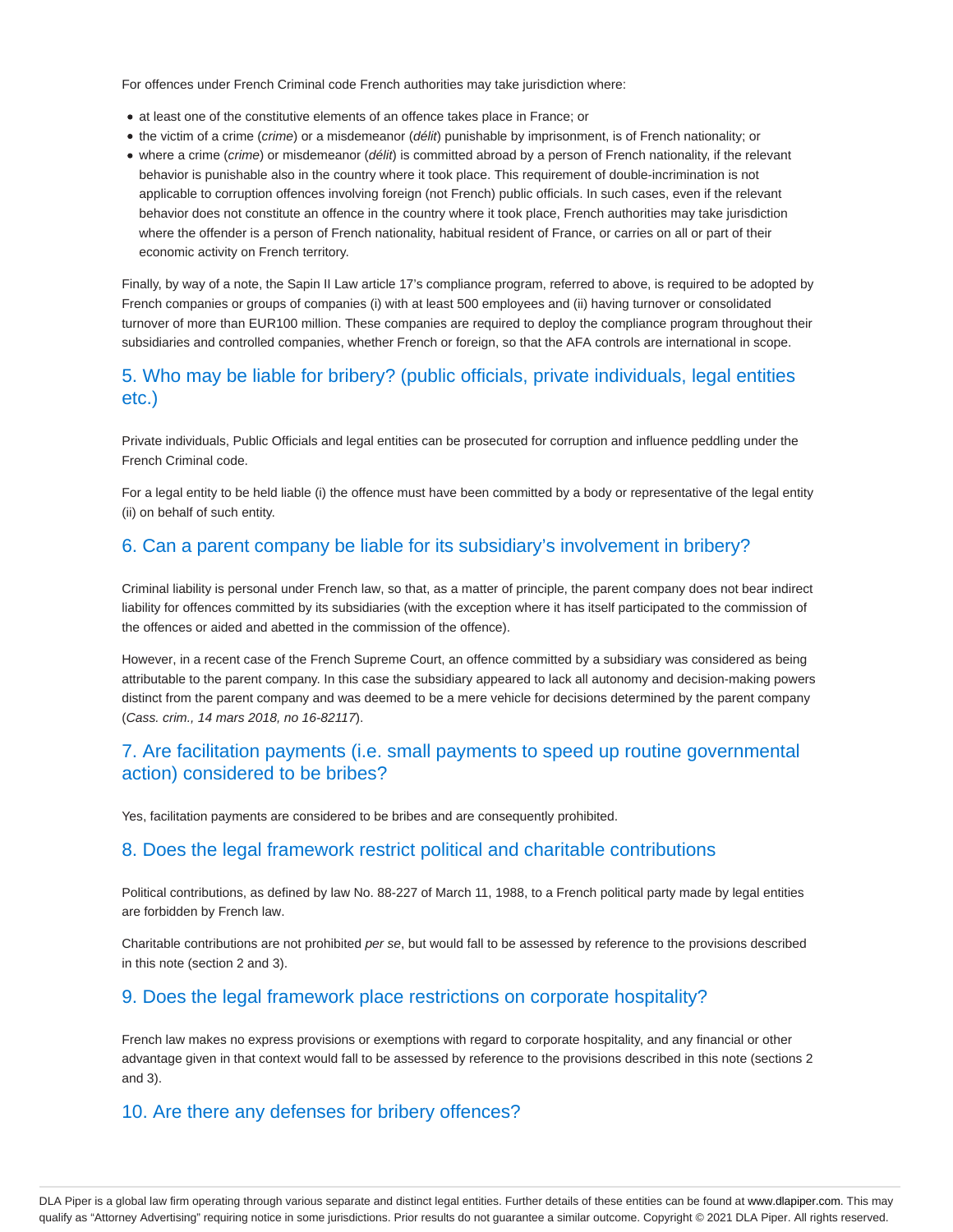There are no specific statutory defenses to corruption offences under French law. According to the guidelines on French Convention judiciaire d'intérêt public (CJIP, see section 13), dated June 26, 2019 jointly adopted by AFA and the National Financial Prosecutor's Office (*Parquet National Financier* (PNF)), the existence of a compliance program may constitute a favorable element for acceptance of a settlement (see section 11), where the relevant company is not required by statute to adopt such a program. To the contrary, where the relevant company is under a statutory obligation to adopt a compliance program aimed at preventing and detecting corruption and influence peddling, absence thereof may be taken into account as an unfavorable factor in this context or for the purposes of determining the fine that accompanies the CJIP.

## 11. What are the key regulatory or enforcement bodies with regard to bribery?

Prosecutors, investigative judges (juges d'instruction) and competent criminal courts (tribunaux correctionnels) are the primary institutions in France for investigating, prosecuting and ruling over misdemeanors and crimes. As regards complex bribery-related offences, a specialized prosecution office for financial crime, the PNF, shares its jurisdiction with the above-mentioned institutions.

## 12. What are the legal consequences of being found guilty of bribery offences?

#### **Active corruption and influence peddling**

- Individuals may face up to:
	- an imprisonment term: ten years in case of corruption and/or influence peddling of Public Officials and five years in case of private sector corruption and/or influence peddling;
	- a fine: EUR1 million in the case of corruption and/or influence peddling of public officials and EUR500,000 in case of private sector corruption and/or influence peddling, which amounts may in both cases be alternatively set to twice the proceeds of the offence;
	- additional penalties: including prohibition to exercise certain civil, civic and family rights, prohibition to hold public office, prohibition to exercise the activity within which the offence was committed, or a commercial or industrial profession, prohibition to direct or control, directly or indirectly, an industrial or commercial company, publication of the court decision, and confiscatory sanctions;
- Companies face up to:
	- a fine: the amount of which is five times that provided for individuals;
	- additional penalties: including prohibition to operate one or several professional or social activities within which the offence was committed, placing under judicial supervision, closure of establishments used to commit the offence, debarment from public procurement contracts, prohibition to proceed with a public tender offer, to make an initial public offering, or to issue cheques and to use a payment card, publication of the court decision, and confiscatory sanctions.
	- Finally, the relevant company may be required to adopt compliance policies aimed at preventing and detecting corruption and influence peddling. Monitoring of such a program can be entrusted to the AFA by the court for a period up to five years.

## 13. Are deferred prosecution agreements (DPAs) or other similar settlement mechanisms available?

Yes, bribery offences may be settled by way of a CJIP, which may be offered by the prosecutor to legal entities but not to individuals.

If a CJIP is offered and accepted by a legal entity, and provided all legal conditions are met, the prosecutor refers the matter to a judge, who may validate the CJIP.

Individuals can, however, enter into plea discussions with the prosecutor for certain misdemeanors, including corruption and influence peddling (Comparution sur reconnaissance préalable de culpabilité (CRPC)), which however lead to recognition of criminal liability and are not therefore fully comparable to CJIPs.